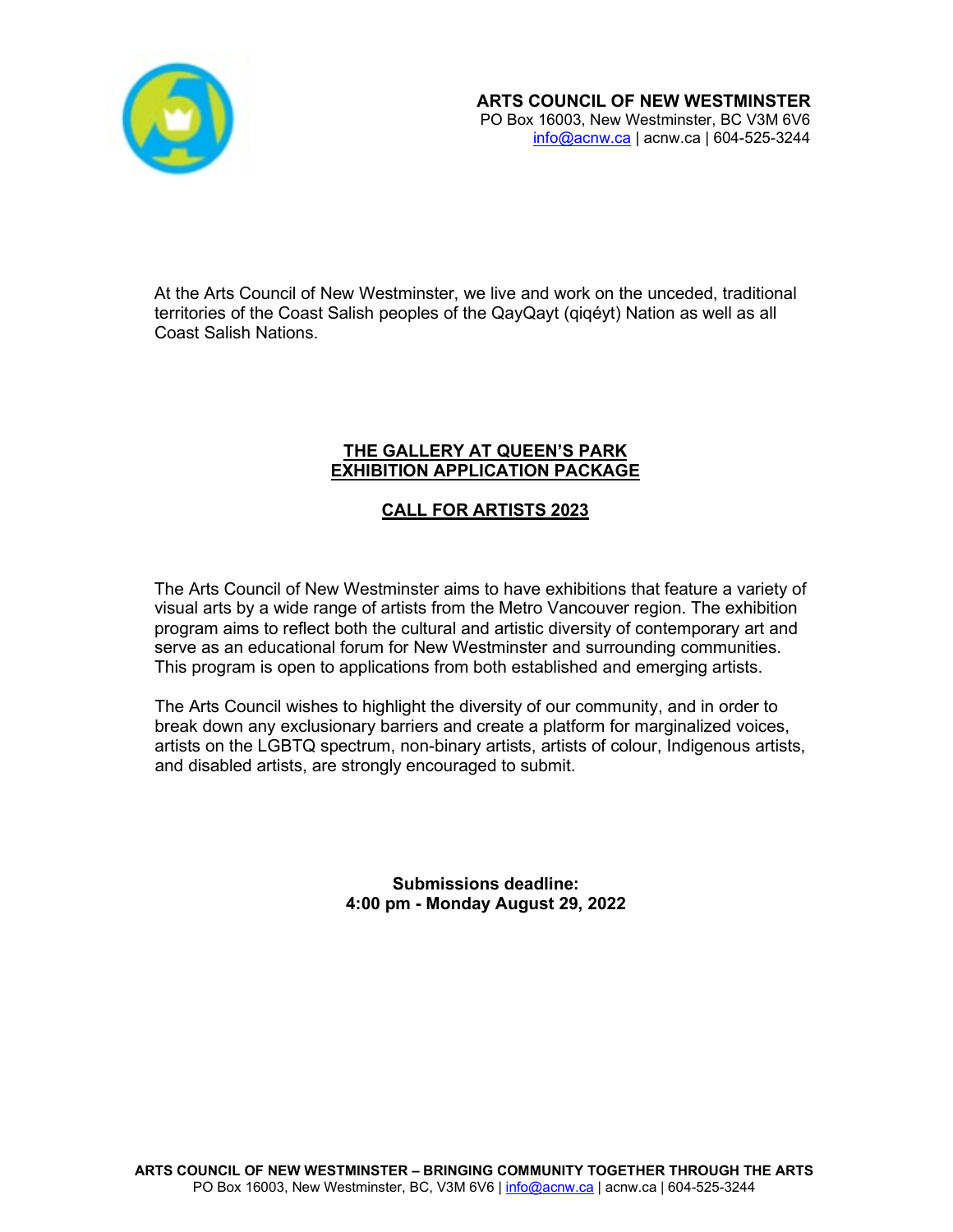

# Overview:

The ACNW operates a picturesque gallery in the Centennial Lodge, Queen's Park, known as **The Gallery at Queen's Park**. Our monthly exhibition program features a wide range of visual arts by local and emerging artists.

This Call is for monthly exhibitions between February 2023 and November 2023 inclusive. Exhibitions typically open on the first Wednesday of each month and generally close on the last Sunday of the month.

The Gallery at Queen's Park has one exhibition space, known as the Eileen Montague Room (labelled as the Main Gallery Space, see page 6). There is a total linear hanging space of approximately 15 m (49.5 ft). In certain instances, the Gallery Exhibition Selection Committee may pair two selected artists during the exhibition period.

Artwork must be suitably framed, ready for hanging, or, if three-dimensional, appropriately mounted or otherwise prepared for presentation.

As a community gallery, volunteer staff maintain the Gallery's operating hours. Therefore, all selected artists are expected to sit as a Gallery Attendant on Saturdays and Sundays from 10:00 am - 2:00 pm for the duration of their exhibition.

# Eligibility:

- To apply to this Call, you are not required to be a member of the Arts Council of New Westminster.
- To exhibit, you must be a current member of the Arts Council of New Westminster at the time of your exhibition.
- Artists whose work has already been exhibited in the Gallery are invited to apply, allowing a 3-year interim between applications.

**PLEASE NOTE: The proposed exhibition submission must not have been showcased in New Westminster in the preceding 12 months** nor (upon acceptance) be displayed in any other New Westminster gallery during the exhibiting year.

# Budget:

- The Council does not charge for exhibiting, nor does it pay an artist to exhibit. The Council welcomes a 25% donation on total sales of artwork in the Gallery.
- The Gallery at Queen's Park will pay an honorarium of \$150 for public programming during the exhibition, a part of the Inter/action Artist Learning Series.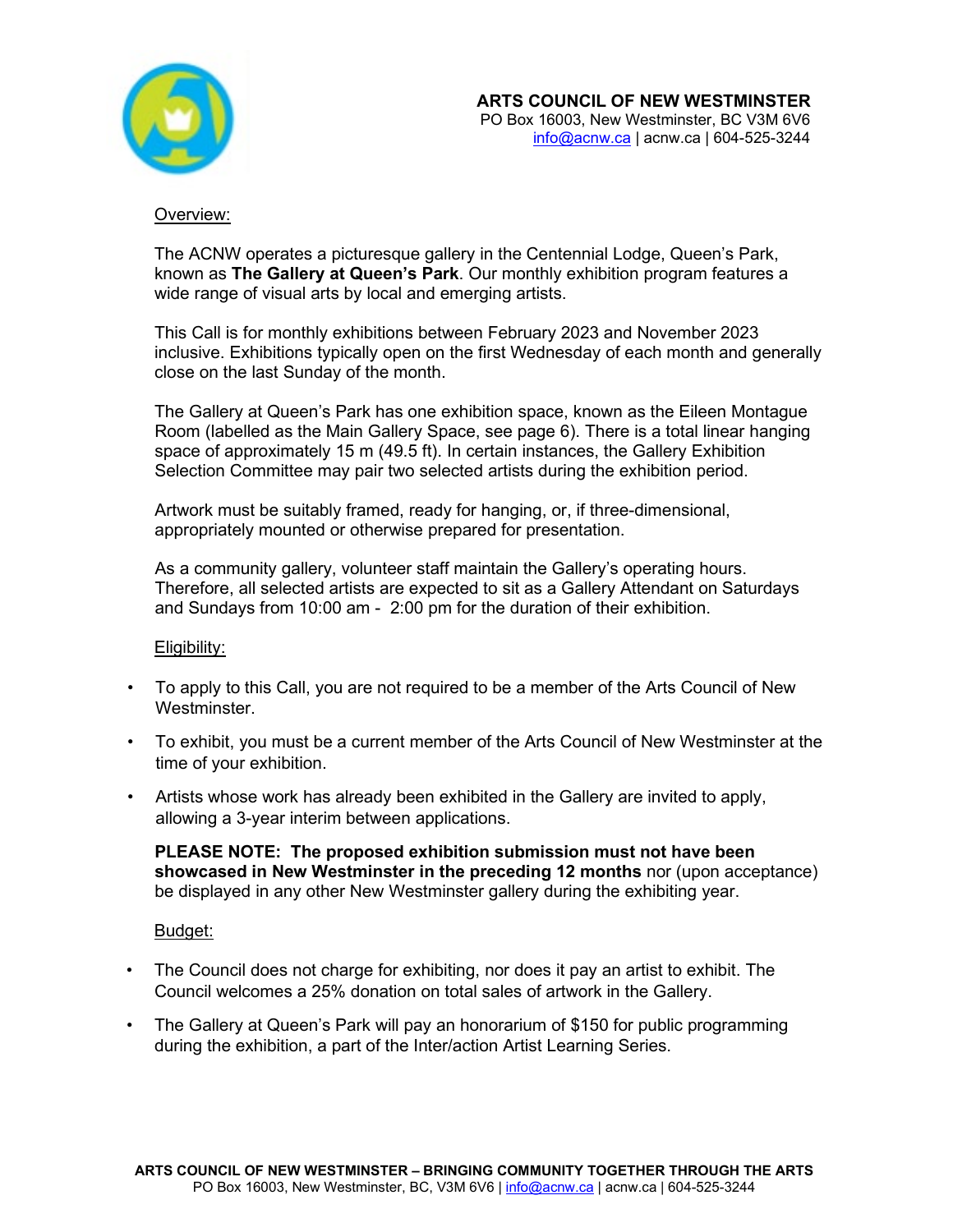

# How to Apply for an Exhibition:

The Gallery Exhibitions Selection Committee (GESC) meets each September to consider applications for the following calendar year. A well-prepared proposal helps in the selection.

The ACNW is dedicated to inclusion and access to the submissions processes and will accept applications in:

- Zipped folder (no larger than 5MB) or by file hosting service (eg. WeTransfer, Google Drive)
- Single PDF
- Video submission. No more than 10 minutes and must be below 200MB
- In-person or Oral application: Please email us at least 10 business days before the application deadline. We may not be able to accommodate requests made any later.

For additional information on application and access accommodations, please email or call Brandi Williams: [gallery@acnw.ca](mailto:gallery@acnw.ca) or 604-525-3244

# To be considered at the next GESC meeting, please submit the following:

- A Curriculum Vitae (3 pages max.) including a list of your previous exhibition and education experience. Please include: mailing address, phone number, email, website
- A selection of 8-10 digital images of proposed work you wish to exhibit. Digital images should be jpg format at 150 dpi; each image should be a maximum of 800 x 600 pixels. Image files should be clearly labelled with your **Name, the Title of Work, Size** in inches and **Medium**. Example: Artist-Title-Size-Medium.jpg
- An Artist Statement (up to 500 words) giving your aims and objectives as an artist in relation to your work.
- An Artist Biography (up to 500 words) to establish a better understanding of your background and experience.
- A written proposal for public programming to be produced and hosted by the artist at the Gallery. The public programming event must occur during regular posted open hours, on a Sunday, during the exhibit. Proposed public programming may be events such as an artist talk, performance art, theoretical or technical seminar, live drawing/painting, social practice, etc.

Submit via email to [info@acnw.ca](mailto:info@acnw.ca) with **"Exhibition Submission – The Gallery at Queen's Park"** in the subject line. **Deadline for submission is 4:00pm on Monday August 29, 2022**. All applications will be notified of results.

Please note: Applications will not be rolled over to the following year. To be considered for an application for the following year, please re-apply.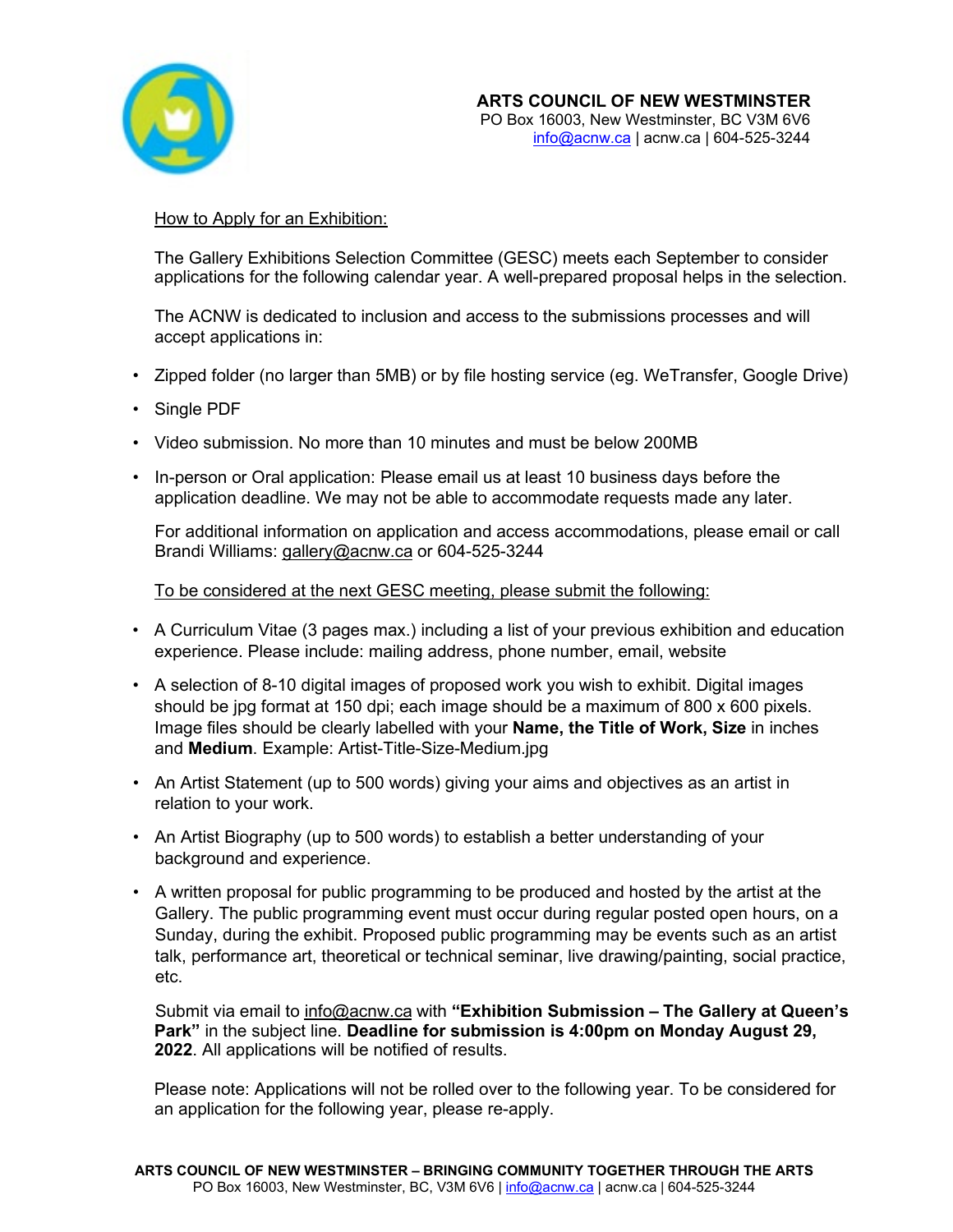

# The Selection/Exhibition Process:

The GESC will meet in September 2022 to consider all applications received. All applications will receive a reply by email, stating whether the work has been accepted. If your application has been successful, you will be contacted by telephone, an exhibition date will be confirmed, and a contract will be sent to you. This contract will outline your responsibilities and provide other details and dates. A signed contract is required before the exhibition can proceed.

# Application Tips:

- Be sure that all documents include your name, a working title of the proposed exhibition and complete contact information; phone number, email address, website and mailing address, including postal code.
- Email submissions are preferred. For hard copy submissions, please phone the Gallery at 604-525-3244 for equitable access procedures.
- DO NOT send composite images or prepared slideshows.
- Please test all documents on a PC computer to ensure compatibility.

# Submit your application via email to: [info@acnw.ca](mailto:info@acnw.ca)

# Estimated Timeline:

| July 1                                  | Call for Artists launched                                 |
|-----------------------------------------|-----------------------------------------------------------|
| August 30                               | Deadline to submit                                        |
| Mid-September                           | <b>Gallery Exhibition Selection Committee meets</b>       |
| Early October                           | Artists contacted                                         |
| Late October                            | Exhibition dates confirmed, contracts signed and returned |
| February - Nov 2023 Exhibition schedule |                                                           |

# Contact:

All questions can be directed to: Brandil Williams, Gallery Exhibition Coordinator Phone: 604-525-3244 [gallery@acnw.ca](mailto:gallery@acnw.ca)

For more information about The Gallery at Queen's Park, visit [www.acnw.ca/gallery](http://www.acnw.ca/gallery)